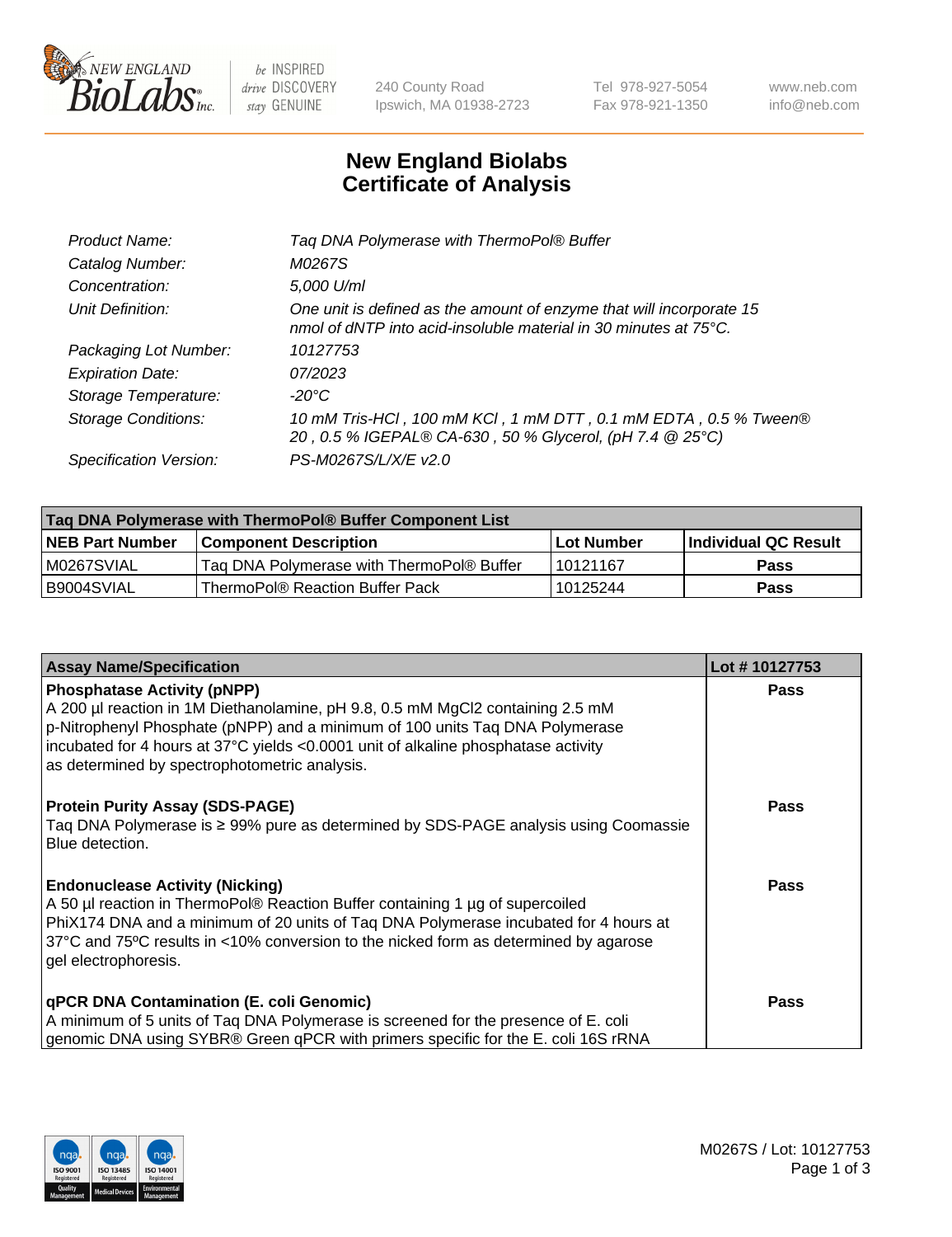

be INSPIRED drive DISCOVERY stay GENUINE

240 County Road Ipswich, MA 01938-2723 Tel 978-927-5054 Fax 978-921-1350

www.neb.com info@neb.com

| <b>Assay Name/Specification</b>                                                                                                                                                                                                                                                                                                                                              | Lot #10127753 |
|------------------------------------------------------------------------------------------------------------------------------------------------------------------------------------------------------------------------------------------------------------------------------------------------------------------------------------------------------------------------------|---------------|
| locus. Results are quantified using a standard curve generated from purified E. coli<br>genomic DNA. The measured level of E. coli genomic DNA contamination is ≤ 1 E. coli<br>genome.                                                                                                                                                                                       |               |
| <b>Single Stranded DNase Activity (FAM-Labeled Oligo)</b><br>A 50 µl reaction in ThermoPol® Reaction Buffer containing a 10 nM solution of a<br>fluorescent internal labeled oligonucleotide and a minimum of 25 units of Taq DNA<br>Polymerase incubated for 30 minutes at 37°C and 75°C yields <10% degradation as<br>determined by capillary electrophoresis.             | <b>Pass</b>   |
| <b>Non-Specific DNase Activity (16 Hour)</b><br>A 50 µl reaction in NEBuffer 2 containing 1 µg of T3 or T7 DNA in addition to a<br>reaction containing Lambda-HindIII DNA and a minimum of 5 units of Taq DNA<br>Polymerase incubated for 16 hours at 37°C results in a DNA pattern free of<br>detectable nuclease degradation as determined by agarose gel electrophoresis. | Pass          |
| <b>RNase Activity (Extended Digestion)</b><br>A 10 µl reaction in NEBuffer 4 containing 40 ng of a 300 base single-stranded RNA<br>and a minimum of 1 µl of Taq DNA Polymerase is incubated at 37°C. After incubation<br>for 16 hours, >90% of the substrate RNA remains intact as determined by gel<br>electrophoresis using fluorescent detection.                         | Pass          |
| PCR Amplification (5.0 kb Lambda DNA)<br>A 50 µl reaction in ThermoPol® Reaction Buffer in the presence of 200 µM dNTPs and<br>0.2 µM primers containing 5 ng Lambda DNA with 1.25 units of Taq DNA Polymerase for<br>25 cycles of PCR amplification results in the expected 5.0 kb product.                                                                                 | Pass          |

This product has been tested and shown to be in compliance with all specifications.

One or more products referenced in this document may be covered by a 3rd-party trademark. Please visit <www.neb.com/trademarks>for additional information.